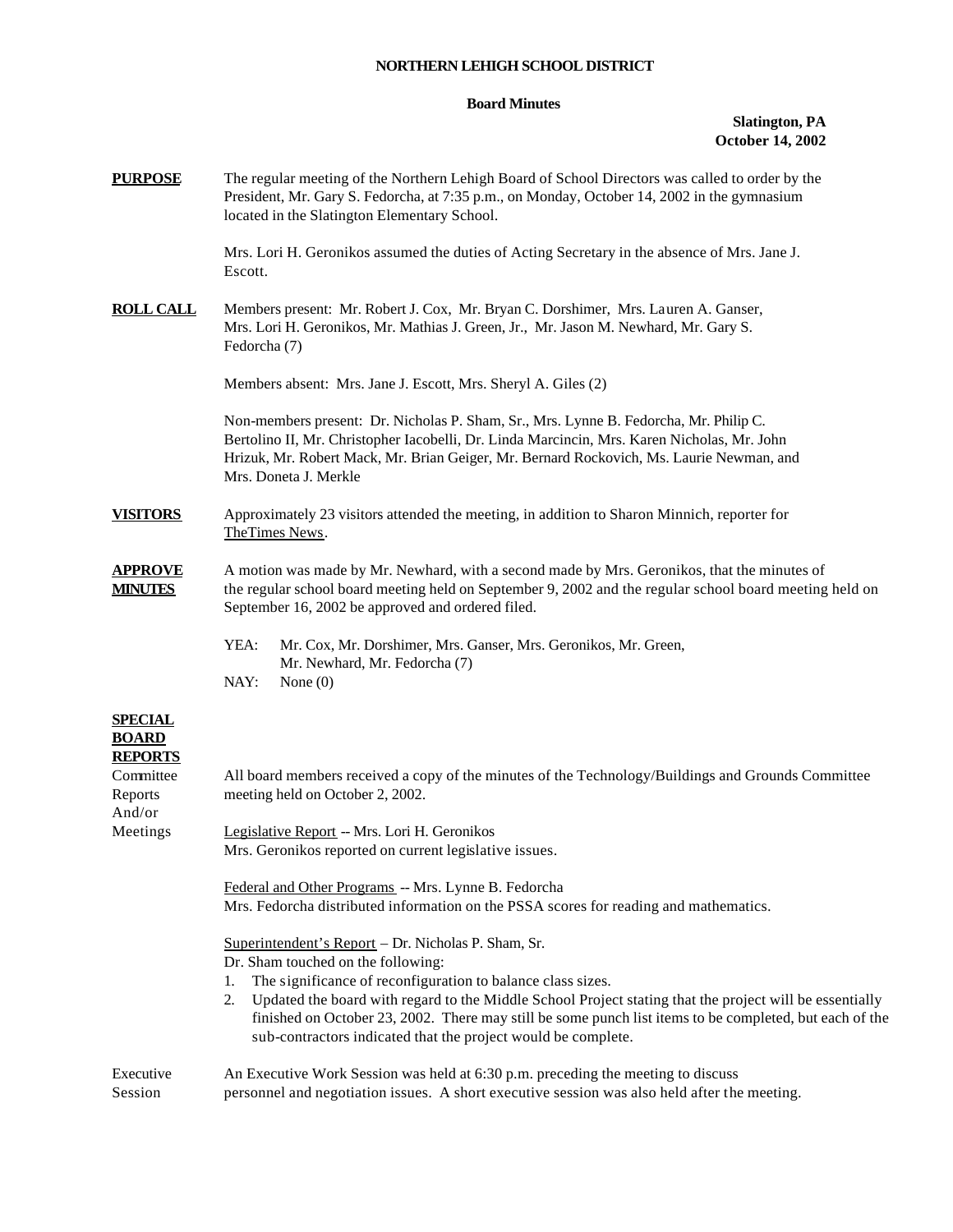| <b>PERSONNEL</b>                                 | A motion was made by Mrs. Ganser, with a second made by Mr. Green, that the Board of<br>Education approve the following personnel items:                                                                                                  |                                                                                                                                                                                                           |  |
|--------------------------------------------------|-------------------------------------------------------------------------------------------------------------------------------------------------------------------------------------------------------------------------------------------|-----------------------------------------------------------------------------------------------------------------------------------------------------------------------------------------------------------|--|
| Appointment<br>Instructional                     | Gail Barilla<br>Assignment:                                                                                                                                                                                                               | Temporary Vacancy Replacement Teacher<br>Special Education Learning Support<br>Grade 6 - Slatington Elementary School                                                                                     |  |
|                                                  | Salary:                                                                                                                                                                                                                                   | Replacing Michelle Dotta who was granted a Child Rearing Leave of Absence.<br>\$37,000.00* (Pro-Rated) (Appendix A – Step 1 Masters) on the 2001<br>2002 Collective Bargaining Agreement Salary Schedule) |  |
|                                                  | <b>Effective Date:</b>                                                                                                                                                                                                                    | On or about December 3, 2002 (Note: Beginning October 21, 2002,<br>Mrs. Barilla will be a day-to-day substitute teacher for Mrs. Dotta until she goes<br>on contract).                                    |  |
|                                                  | <b>Termination Date:</b>                                                                                                                                                                                                                  | On or about April 11, 2003                                                                                                                                                                                |  |
|                                                  | bargaining agreement when reached.                                                                                                                                                                                                        | *Salary will be adjusted to reflect the terms and conditions of the new collective                                                                                                                        |  |
| Special Area<br>Contacts -<br>Chris Koder        | Approve to appoint Christine Koder as the Special Contact Area Person - Social Studies<br>for the 2002-2003 school year at a stipend of \$1400.00.                                                                                        |                                                                                                                                                                                                           |  |
| Debra Siglin &<br>Sue Mendes                     | Approve to appoint Debra Siglin and Susan Mendes as Special Contact Area Persons -<br>Science for the 2002-2003 school year. They will share the stipend of \$1400.00.                                                                    |                                                                                                                                                                                                           |  |
| Substitutes<br>Instructional                     | Approve the following substitute teachers for the 2002-2003 school year at the substitute<br>teacher rates of \$70.00 for 1-10 non-consecutive days; \$80.00 for 11-20 non-consecutive<br>days; and \$90.00 for 21+ non-consecutive days: |                                                                                                                                                                                                           |  |
|                                                  | Charles Kelley, Jr. - All Subject Areas<br>Malissa Amorim - Social Studies                                                                                                                                                                |                                                                                                                                                                                                           |  |
| Non-<br>Instructional                            | Approve to employ the following individual as a substitute secretary, substitute aide, substitute<br>cafeteria worker, and substitute custodian for the 2002-2003 school year at the substitute rate of<br>\$7.25 per hour: Lora Burridge |                                                                                                                                                                                                           |  |
| Unpaid<br>Volunteers                             | Approve to appoint Tim Senko as an unpaid volunteer ski club advisor for the<br>2002-2003 school year. (Pending Verification of Clearances)                                                                                               |                                                                                                                                                                                                           |  |
| Tim Senko<br><b>Robert Hughes</b><br>Peter Reese | Approve to appoint Robert Hughes as an unpaid volunteer boys basketball<br>coach for the 2002-2003 season. (Pending Verification of Clearances)                                                                                           |                                                                                                                                                                                                           |  |
|                                                  | Approve to appoint Peter Reese as an unpaid volunteer boys basketball<br>coach for the 2002-2003 season. (Pending Verification of Clearances)                                                                                             |                                                                                                                                                                                                           |  |
|                                                  | YEA:                                                                                                                                                                                                                                      | Mr. Cox, Mr. Dorshimer, Mrs. Ganser, Mrs. Geronikos, Mr. Green,<br>Mr. Newhard, Mr. Fedorcha (7)                                                                                                          |  |
|                                                  | NAY:<br>None $(0)$                                                                                                                                                                                                                        |                                                                                                                                                                                                           |  |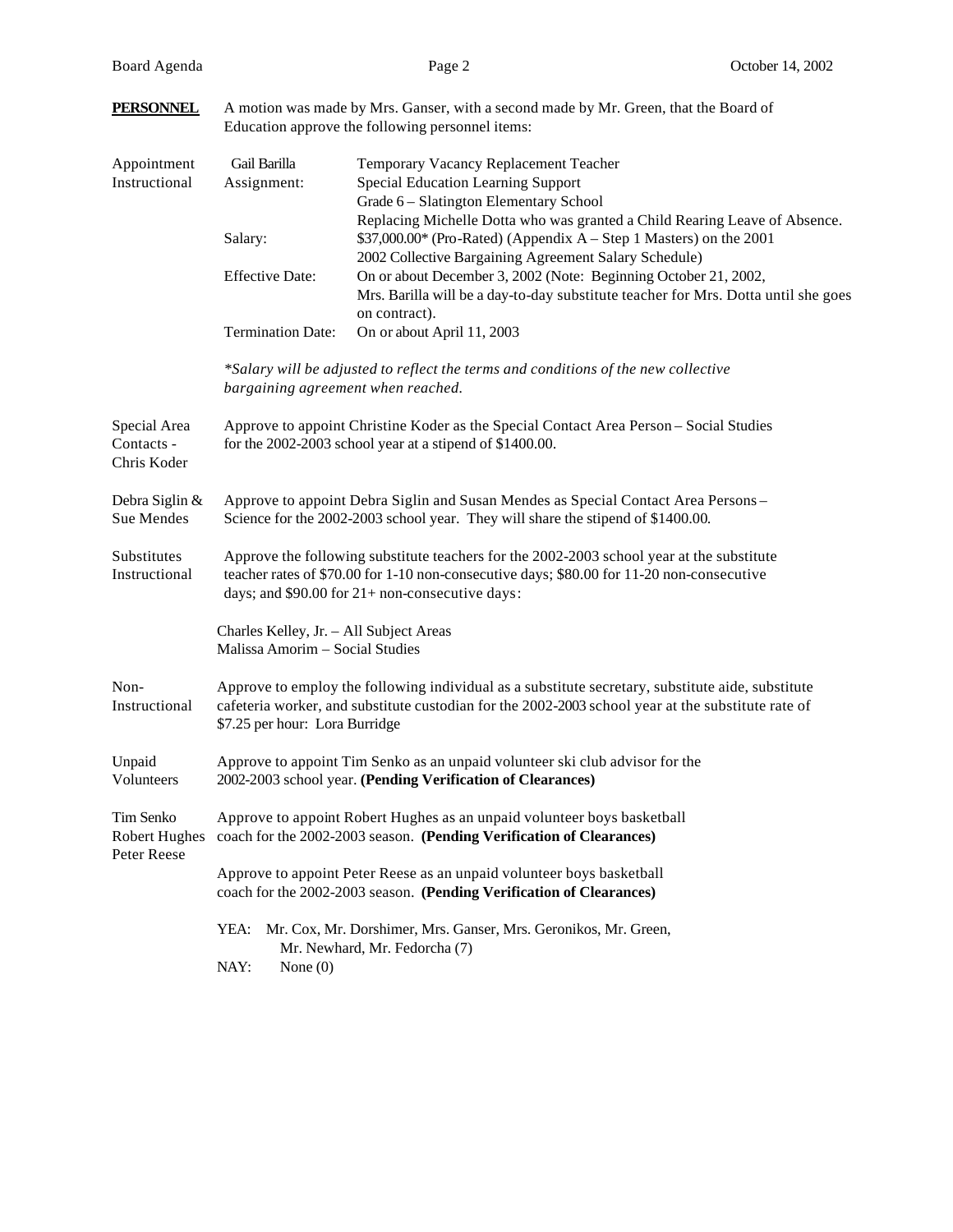| Board Agenda<br><b>POLICY</b>                                                              | Page 3<br>October 14, 2002<br>A motion was made by Mr. Cox, with a second made by Mrs. Geronikos, that the Board of Education<br>approve the following items listed under Policy:                                                                                                                                                                                                            |  |  |
|--------------------------------------------------------------------------------------------|----------------------------------------------------------------------------------------------------------------------------------------------------------------------------------------------------------------------------------------------------------------------------------------------------------------------------------------------------------------------------------------------|--|--|
| Conference                                                                                 | Approve the request of Nancy Rehrig, to attend a Pennsylvania Association of School Business<br>Officials conference at the Carbon Lehigh Intermediate Unit on November 19, 2002. Expenses for<br>this conference, entitled "Elements of Purchasing" include \$135.00 for registration, \$6.00 for travel<br>for a total cost of \$141.00 and was included in the 2002-2003 district budget. |  |  |
| <b>NLMS</b><br>Student<br>Activity Acct.<br>Statement                                      | Approve the Northern Lehigh Middle School Student Activities Account Fund Statement for the<br>month of September 2002.                                                                                                                                                                                                                                                                      |  |  |
| <b>Board Policy</b><br>#449<br>Early<br>Retirement<br>Incentive<br>Policy<br>$2nd$ Reading | Approve to revise School Board Policy #449 – Early Retirement Incentive Policy, as<br>amended after second reading.                                                                                                                                                                                                                                                                          |  |  |
| Field Trip                                                                                 | Approve the following field trip: Middle/High School Ski Club – Five-Six Day Visit Ski Trip –<br>Blue Mountain Ski Area - To Begin January 5, 2003 - No Cost To The District - No<br><b>Transportation Via District</b>                                                                                                                                                                      |  |  |
| Homebound<br>Instruction                                                                   | Grant homebound instruction for an $8th$ grade student, Student No. 07-74900, for five hours<br>per week, effective October 4, 2002 and ending on November 25, 2002.                                                                                                                                                                                                                         |  |  |
|                                                                                            | ROLL CALL: YEA:<br>Mr. Cox, Mrs. Ganser, Mrs. Geronikos, Mr. Green, Mr. Newhard,<br>Mr. Fedorcha (6)<br>Mr. Dorshimer (1)<br>NAY:<br>Motion carried.                                                                                                                                                                                                                                         |  |  |
| <b>NEW</b><br><b>BUSINESS</b>                                                              | A motion was made by Mr. Green, with a second made by Mr. Newhard, that the Board of<br>Education approve to accept the 2002-2008 Northern Lehigh School District Strategic Plan, as<br>presented.                                                                                                                                                                                           |  |  |
|                                                                                            | YEA: Mr. Cox, Mr. Dorshimer, Mrs. Ganser, Mrs. Geronikos, Mr. Green,<br>Mr. Newhard, Mr. Fedorcha (7)<br>NAY:<br>None $(0)$                                                                                                                                                                                                                                                                  |  |  |
| Memo Of<br>Understanding<br>Regarding<br>Educational                                       | A motion was made by Mr. Dorshimer, with a second made by Mr. Cox, that the Board of<br>Education approve a Memorandum of Understanding Regarding Educational Support Staff (Aides)<br>for 2002-2003, 2003-2004 and 2004-2005, as presented.                                                                                                                                                 |  |  |
| <b>Support Staff</b>                                                                       | YEA:<br>Mr. Cox, Mr. Dorshimer, Mrs. Ganser, Mrs. Ge ronikos, Mr. Green,<br>Mr. Newhard, Mr. Fedorcha (7)<br>NAY:<br>None $(0)$                                                                                                                                                                                                                                                              |  |  |
|                                                                                            | <b>FINANCIAL</b> A motion was made by Mr. Dorshimer, with a second made by Mr. Cox, that the Board of Education<br>approve the following financial items:                                                                                                                                                                                                                                    |  |  |
| Pay General<br>Fund Bills                                                                  | Approve payment of General Fund bills for the month of September 2002, as presented.                                                                                                                                                                                                                                                                                                         |  |  |